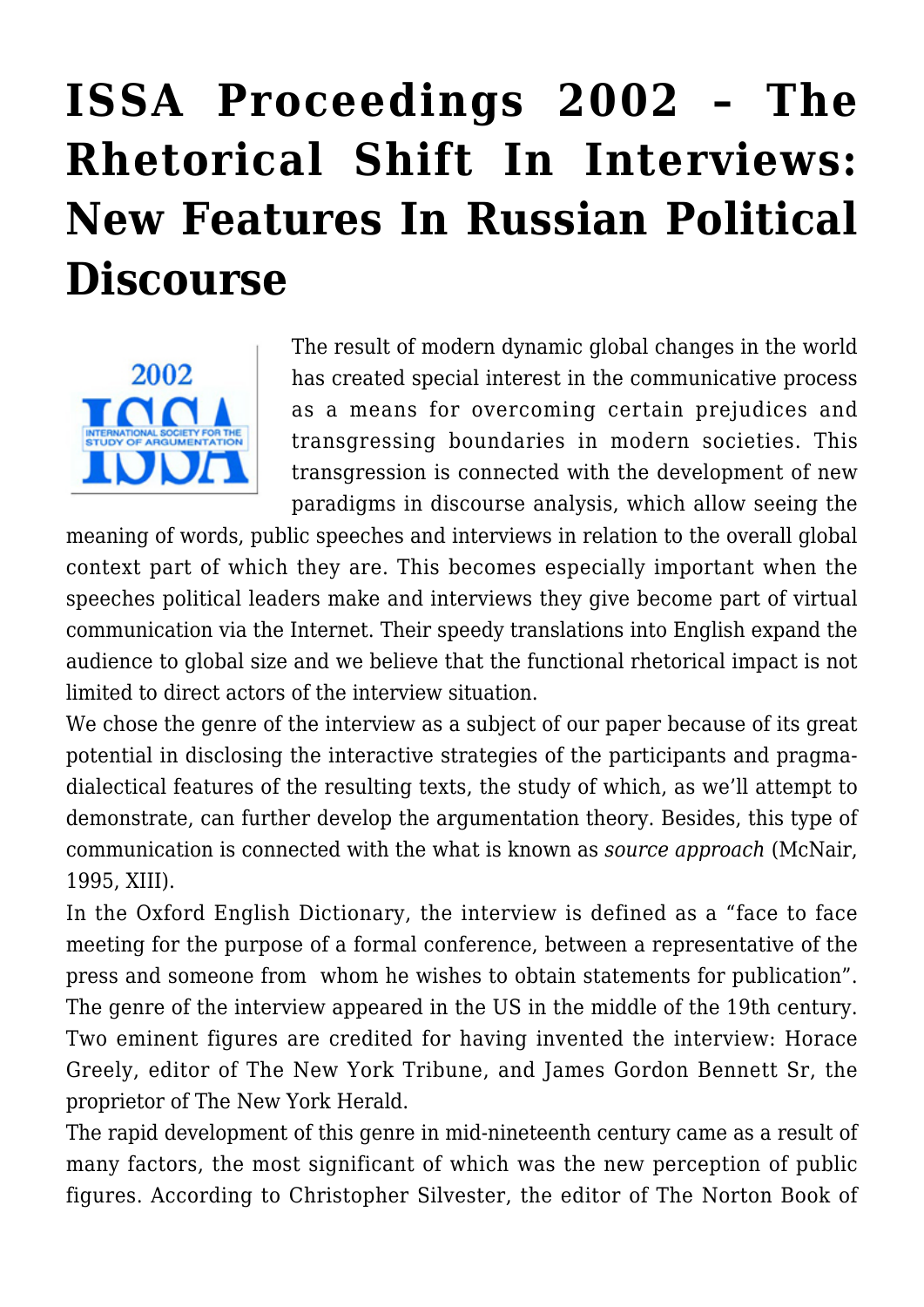Interviews, "The interview created for the reader an illusion of intimacy with celebrities" (Silvester, 1996, 5). He calls the interview "a broken-backed form of discourse which is necessarily partial" (op. cit., 3).

At the same time, "the interview technique grew from the familiarity of journalists and readers with verbatim court reports" (op. cit., 4). Therefore, from early on the form of interview has been earmarked by its connection to the court procedure. As will be shown below, its rhetorical structure still retains the idea of the two competing parties in a situation similar to the one in the courtroom. The difference lying in the fact that there are has two "consistent isotopies in legal discourse: its legislative level and its referential level" (Greimas, 1990, 102-106) whereas we have in the interview one referential level.

Rhetorical approach is connected with the pragma-dialectics as a theory and we follow the idea that the Aristotelian norm of successful persuasion is not necessarily in contradiction with the idea of reasonableness. Thus formal (arhetorical) approach is not necessarily looked upon as contradictory to anti-formal – functional, contextual one. Frans van Eemeren and Peter Houtlosser write of three levels of manoevering. "Rhetorical manoevering can consist of making a choice from the options constituting the *topical potential* associated with a particular discussion stage, in deciding on a certain adaptation to *auditorial demand*, and in taking policy in the exploitation of *presentational devices*" (Eemeren, Houtlosser, 1999, 165). Topical maneuvering in confrontation stage is conducive to the most effective choice among potential issues for discussion by restricting the disagreement space. Auditorial demand is creating a "communion" and by presentational devices following Perelman and Olbrecht-Tyteca new rhetoric concept, we believe that rhetorical figures attract attention and bring the change of perspective (Op. cit. 167). This changing perspective is of special importance to present-daypublic speaking in Russia.

Our paper focuses on rhetorical devices and argumentative techniques as they appear in the interviews given by Russian President Vladimir Putin in the course of the last three years from 2000 through 2002. The interest in the rhetorical features that appear in the public addresses of the new generation of Russian politicians rises from the fact that the latter are in stark contrast to the preceding practice of Soviet Public speaking. We can now say with confidence that the Soviet rhetoric based on unsubstantiated evaluative utterances demised together with the regime (Maslennikova, 1998). In their public appearances, the Russian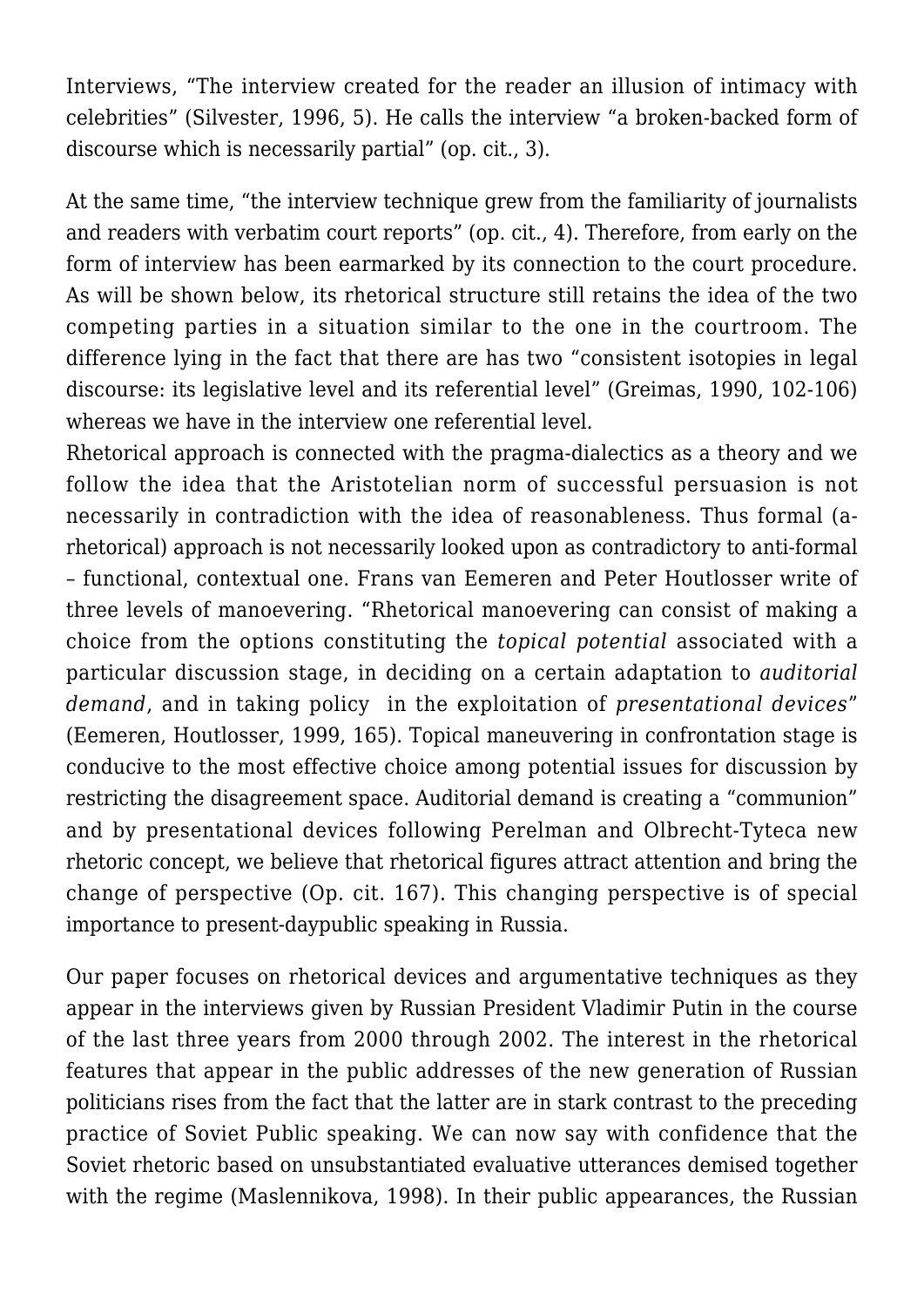leaders of the interim period showed varying ability of public speaking, which attracted linguistic attention rather for its faults than for its merits. The new generation of leaders stands out for a considerably improved use of argumentation and ability to answer spontaneous questions, let alone correct use of grammar. In this respect, President Putin's interviews can serve as interesting and gratifying material for the study of subtext, allusions and tropes in argumentation.

Before we present out findings we would like to introduce the three basic ideas underlying our analysis:

1. From the vantage point of political discourse, we will follow the understanding of political language offered by Brian McNair, Denton and Woodward. These scholars stress the intentionality of political communication, which encompasses "all forms of communication undertaken by political actors for the purpose of achieving specific objectives" (McNair, 1999, 5). Political communication is normally connected with the struggle for power and establishing the dominant or more stable position in social environment. Though discourse theory constitutes a relatively new approach to political analyses, attention has been drawn to the articulation in political practices (Howarth 1995, 118; 124-127) including not only "collective actants" like political institutions and organizations (see a company as a collective actant for persuasive and interpretive analysis in Greimas Social Semiotics (Greimas, 1990) but individuals as well..

We claim one of thee rhetorical shifts in interviews are in their pragmatic structure. The interviewer addresses his/her questions to the interviewee, who addresses his/her answers to the newspaper readers or televiewers. It is most obvious when we watch live interviews on television: the interviewee alternatively faces and addresses the viewers and the journalists. The interviewee is also prone to indirectly address the audience, both national and international through such statements as: "We would like the people of our countries to feel safe…". "Petersburg is known for its patriotism, it has always been a characteristic feature of its residents".

2. With all respect to the Bakhtinian School, we will attempt to deviate from the too well-established dialogical approach to text, and postulate that any text is, in actual fact, a combination of dialogical and monological constituents. Not to go into the extremes we will argue that a monologue is a certain a *speech momentum* in developing a topical content of one speaker. Either of these two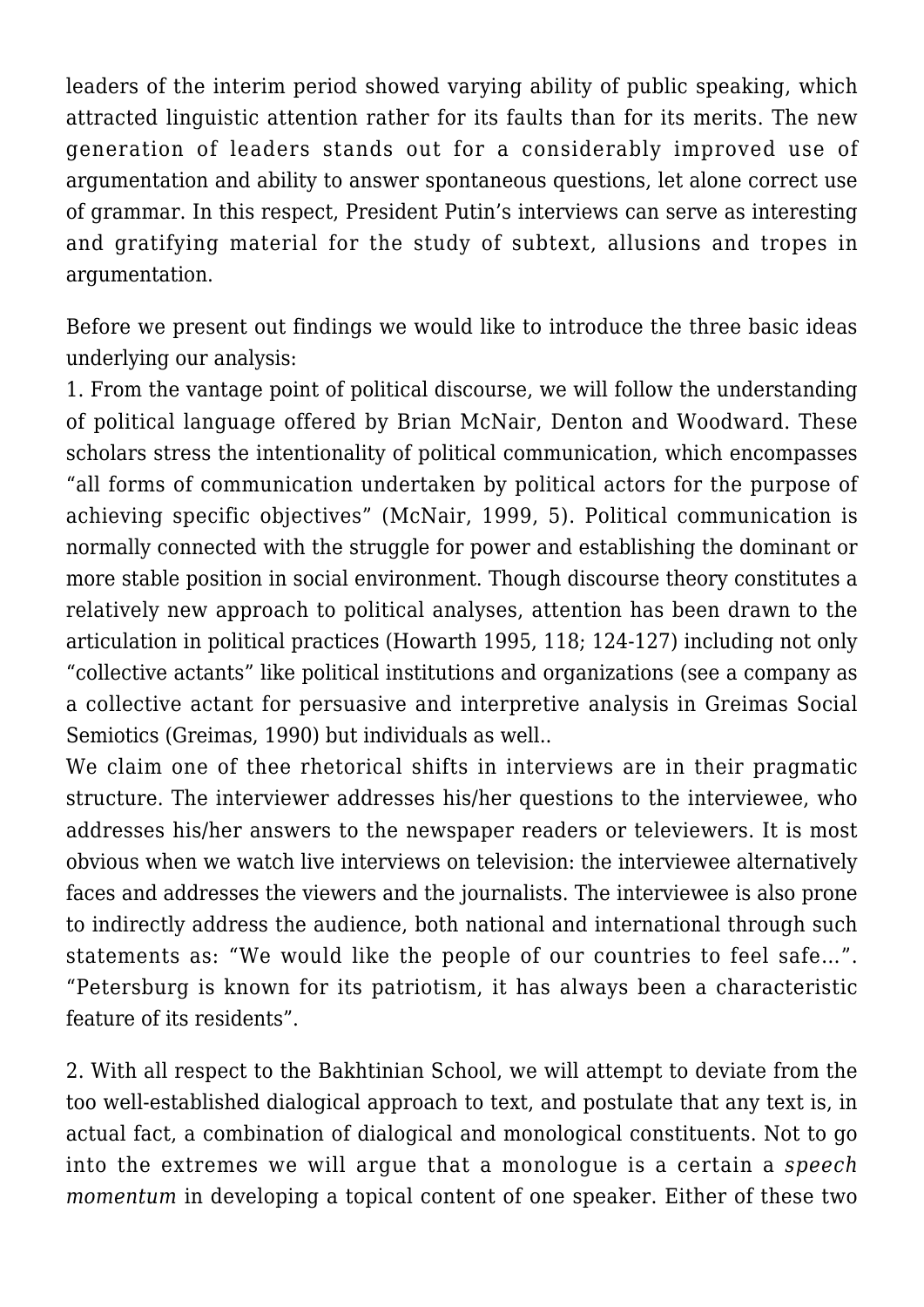constituenta can play the dominating role in the text's pragmatic structure, thus implementing the speaker's strategy. This strategy bears the influence of the speech genre: some genres are predominantly dialogical while others move the monological constituent to the front. Compare fiction and scientific discourse with the monological dominance in the latter. What is of significance for the purposes of this paper is the fact that while one of the constituents predominates in the text, the other one becomes covert, constituting the subtext which can be revealed through a set of markers.

3. Hence, we would argue that, paradoxical, as it may seem, interviews can be approaches as two parallel argumentative texts, each of which is designed by the participants according to their communicative strategies. One of them, produced by the interviewee is explicit while the other which belongs to the interviewer remains implicit, and only occasionally comes to the surface of the text the genre of interview allows for an open battle of constituents since it is in the interview that the monologue and the dialogue are most obviously at odds with one another. The goal of the interviewee is to express his or her view on an issue, while the goal of the interviewer is to direct the communication in accordance with a certain scenario. The aggregate of the answers is an organized set of minimonologues of varying length, which are integrated into a longer monologue. The predominance of the monological constituent in the speech of the interviewee is readily revealed in the fact that many interviews are published without the interviewer's questions, retain a sufficient semantic and pragmatic unity of the text.

The techniques of preparing the main message for the interviewers can be traced in President Putin's account of his conversation with President Bush prior to their joint press conference in Liubliana in June of 2001 (Johnson's Russia List #5312).

Putin: "I must say that I think from the very outset that I had a definite plan for our conversation just as he did. I suggested starting a discussion on specific issues, on those issues that provoke the greatest concern in the world, in relations between the two sides, and give rise to a certain atmosphere, to be specific, problems of antimissile defense."

He listened carefully and then said: "Listen, let us talk on the whole about how relations have developed between the two countries over the past few years, the state that we are now, and where we are now, and let us look to the future.

… I must say in this respect he definitely took the initiative and changed the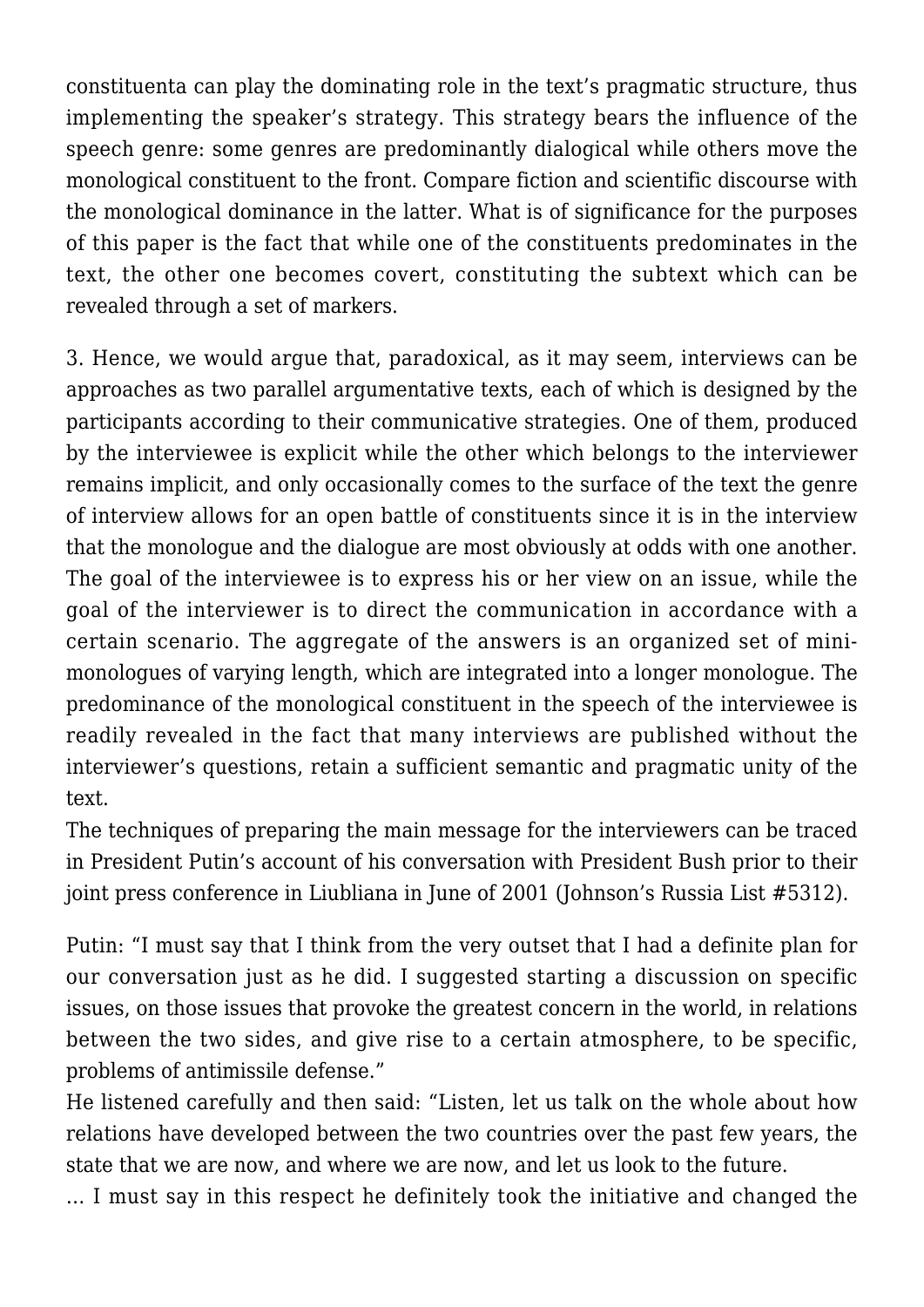nature of the conversation but I was very pleased with this formulation of the question. I think that we did not utter just formalities at the news conference. A situation has indeed arisen that can be characterized by a fairly high level of trust."

4. The communicative structure of the interview can be studied in reference to the actors 'roles through defining the type of the interview. These interview types are fairly generalized forms like types of arguments, which are abstracted from any particular content (Tretyakova 1995) and they reflect the "communication key" which can be compared to a general code of conduct (Eemeren, 1996) where dispositional attitudes are disclosed within the interview proper. Apart from types there are certain schemes that reflect relations between what is stated as a premise and what is stated as a standpoint.

On the whole we analyzed 12 interviews given by President Putin to both Russian and foreign correspondents. These interviews fall into three main categories:

a. *the unison interview* characterized by coinciding pragmatic strategies of the participants, or, as it were, an interview in which questions do not create any problems for the interviewee and allow him to express his ideas and views in full. In this case the interviewee lives up to the interviewers expectation.

b. *probing interviews* presuppose neutrality of the questions asked while the goal of these questions is to obtain extensive reaction to the burning political issues of which the interviewer becomes the mouthpiece:

c. *aggressive interview*, whereby the interviewer's goal is to reveal the negative aspects of the interviewee's views, position and even personality. In the extreme cases the journalist may have in mind damaging the reputation of or completely destroying the political actor he interviews.

## *1. Unison Interviews*

A unison interview is often used for public relation practices and there exists a presupposed agreement between the interviewer and the interviewee. Thus the space for topical maneuvering is extremely wide. In fact, the interviewer does not set any restrictions on the answers. On the contrary, he or she plays to the advantage of the celebrity interviewed. Consider a most recent example of the interview given to The Russian National Broadcasting Company (RTR) and one of Petersburg newspapers, "Nevskoe Vremia" on the 10th of June 2002.

Q.: "Vladimir Vladimirovich it is in some way symbolic that these days we are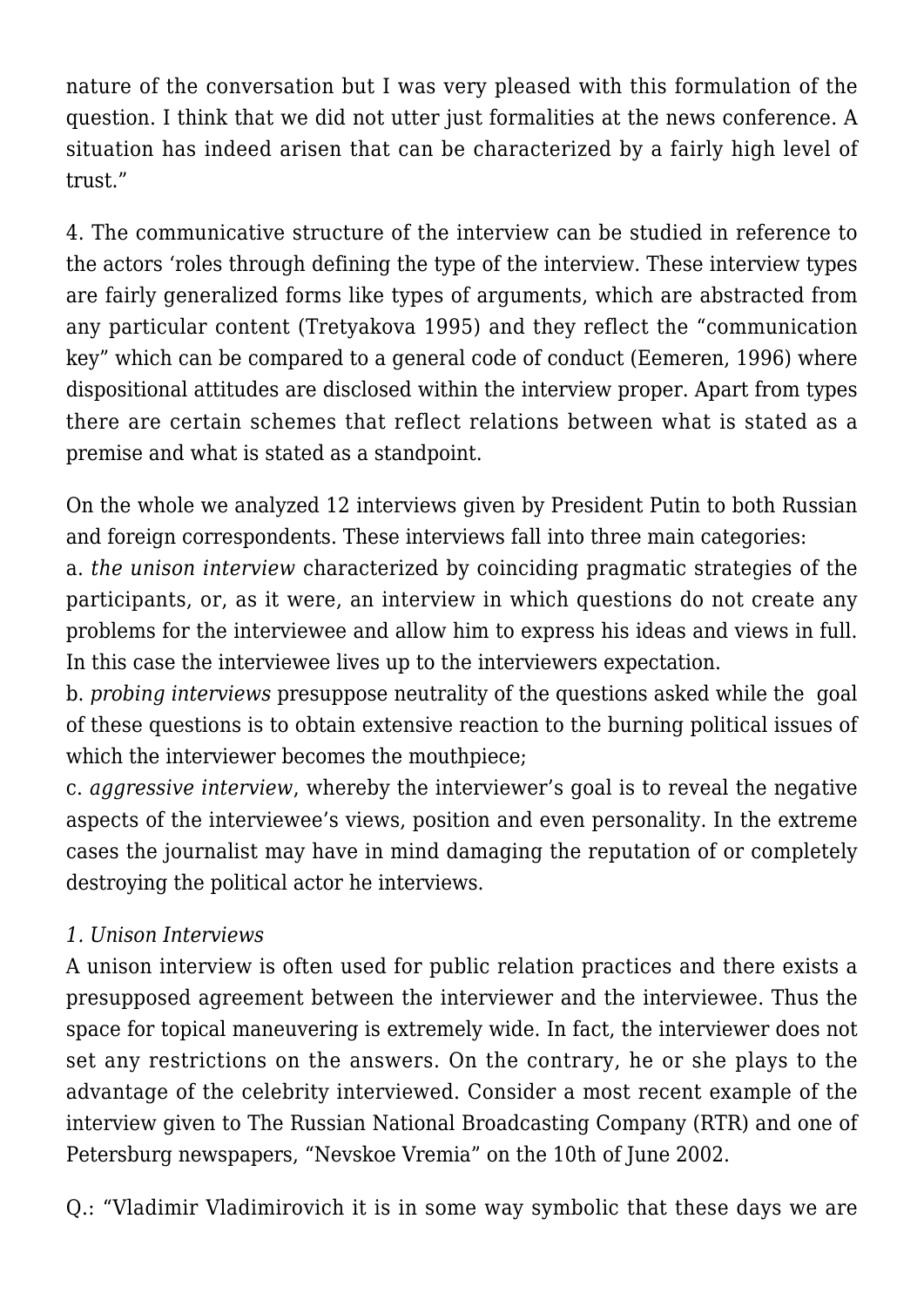celebrating the 330th birthday of Peter the Great, the tsar who had not only founded a new capital of the empire, but had also created this very special atmosphere for which the city is known. Since very early time, people have been talking of the spirit of St.Petersburg. What does it mean for you? Does it exist for you?"

Putin: "Yes, it does. It does exist for me, especially, because Petersburg was founded at the time which we call the golden days of Russian statehood. To a certain extent, it was a break-through into the future. And it is this spirit, the spirit of innovation, the spirit of pioneering, of breaking-through, which is, in my view, characteristic of Petersburg. However, that is not the whole story. I have not just randomly mentioned that Petersburg used to be the country's capital in the golden days of its statehood. It explains, in my opinion, the fact that Petersburg has never separated its destiny from the destiny of the rest of the state. In this sense, and in the best sense of the word, Petersburg is known for its patriotism, it has always been a characteristic feature of its residents.

As a young man I had practically never traveled out of town. When I finally visited an average Russian city – I was simply crushed because I had lived under the impression that all other cities in the country should be like Petersburg, like Leningrad. What am I driving at? I am driving at an idea that it is the architecture, it is the harmony, the harmony in everything – in the outlines of individual buildings, streets and parks – that shapes up the taste of any resident, whether he goes to the Mariinsky Theatre every week or not, whether he visits the Russian Museum or the Hermitage every month or not. The city itself makes an imprint on its residents, creating harmony in their souls and giving them an incentive to strive towards harmony in their lives. It is also very important, in my view, – I would say it is one of the distinguishing features of Petersburg and the people who live in this city."

In the excerpt above, we can reveal the following features of a unison communication:

a. the complete accord between the interviewer and the interviewee, thus confrontational interaction is reduced almost to zero;

b. the agreement on the predominantly positive axiological features of the evaluations;

c. the implied comparison: in this case to the time of Peter the Great, which is flattering to the current president.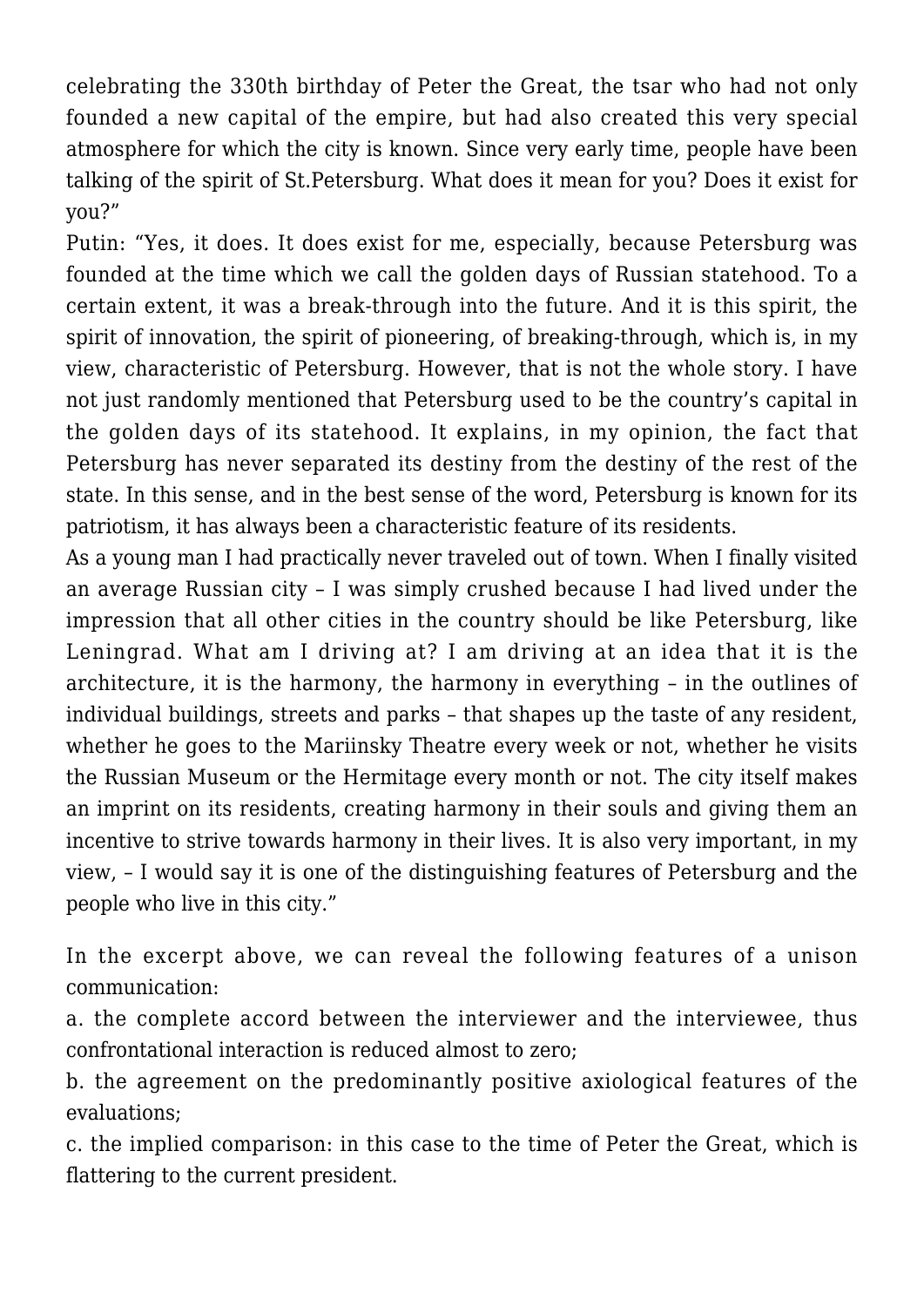The role of the interviewer is to a large extent reduced to hinting to a topic and allowing the interviewee to freely and without interruption express his views on the issue.

As for president Putin's answer, we can observe his rhetorical arsenal, including shift of registers (cf. "Petersburg has never separated its destiny from the destiny of the rest of the state" as opposed to "I was simply crushed"), the use of rhetorical question as a composition organizing device ("What am I driving at?"), the construction of his remarks from general to the specific with vast examples from his own life.

## *2. Probing Interviews*

A *probing interview* presupposes maximum objectivity on the part of the interviewer who makes a point of sticking to the facts rather than attitudes and assessments. Probing interviews are used for the disclosure of public image of elite actors or examination of some phenomenon.

The interviewee's space for maneuvering is to a large extent restricted by the nature of the questions. Besides, the monological constituent and most importantly the pragmatic function of the interviewer's text is implemented with the purpose providing direction for the answers.. Monological constituent here is so strong that the disclosure can be done as an Interview in a book form it happened with the book about V. Putin (Gevorkyan *et al*., 2000) or the set of Interviews with Noah Chomsky following the attacks of September 11, 2001 on World Trade Center and the Pentagon which were compiled as a book (Chomsky, 2001).

Consider the following example from President Putin's interview to American journalists on the 12th of November 2001 (Johnson's Russia List #5541):

Q: "Mr. President, you supported the USA in this difficult and responsible time of war against terrorism without any preliminary conditions. What would you like to get in return and what result do you want to achieve?"

This is my first question.

My second question is concerned with the statement by bin Laden to the effect that he had nuclear weapons, which the media reported. Do you think this may be true? And a related question:

"Are you sure of the reliable safety of the Russian nuclear arsenal?"

Putin: "Let's begin with our vision of the results of our joint efforts in the struggle against terror and what we would like to see at the end of this joint work. To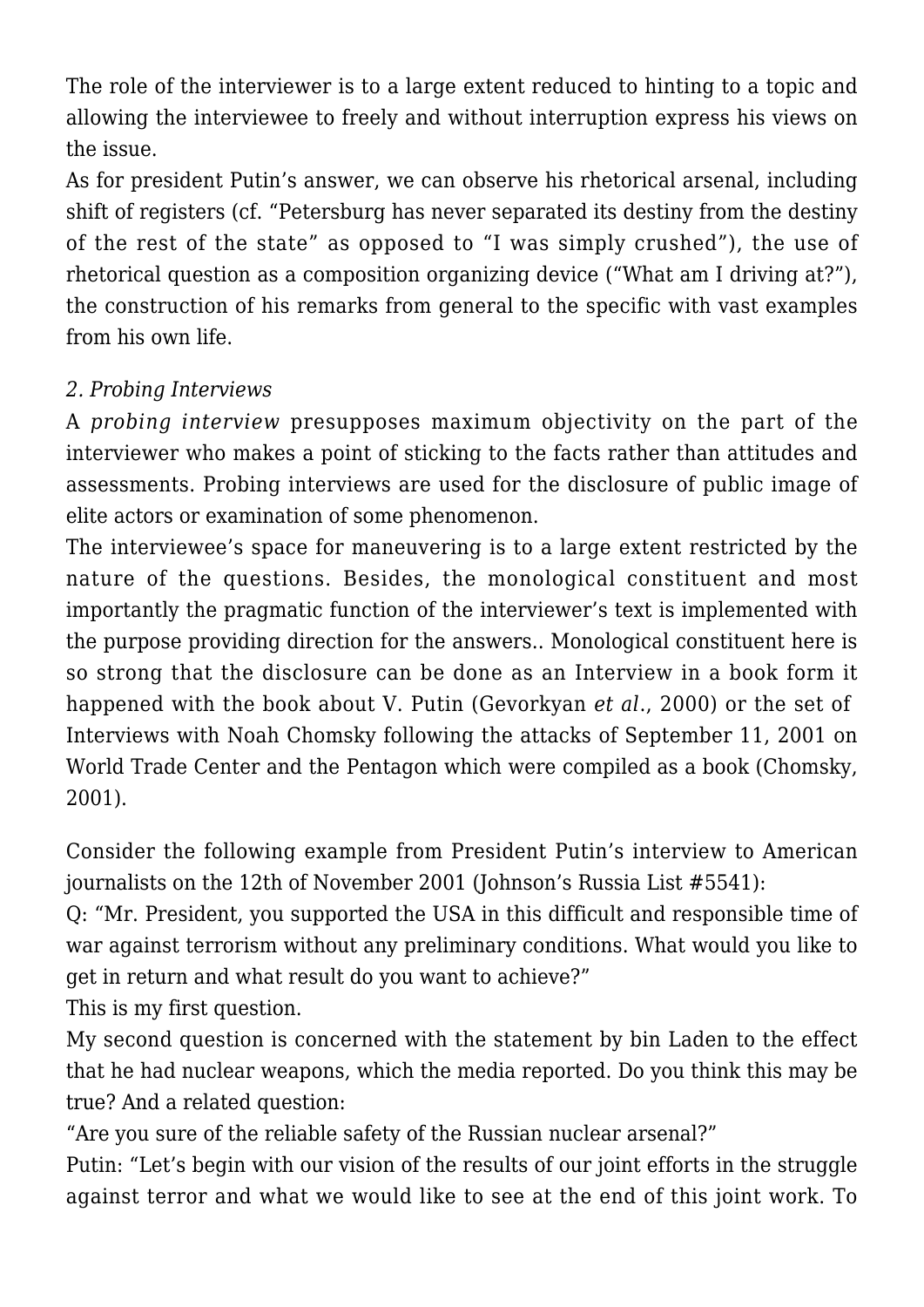begin with, we would like to see positive results of the joint efforts against terrorism, to attain a joint positive result, with terrorism eradicated, routed, liquidated not only in Afghanistan but also throughout the world.

We would like to root out the conditions that engender extremism of different stripes. We would like to liquidate the channels of financing extremism in all its forms. We would like the people of our countries to feel safe.

And lastly, the derivative result of this joint work. We would like to create such new relations between Russia and the USA that would enable us to develop relations in all other spheres of collaboration. We would like to create a new quality of our relations. And we would certainly like to see the USA as a reliable and predictable partner.

This strategic task is much more important, as I see it, than any short-lived material advantages.

As for the international terrorists' threat to use mass destruction weapons, we have had this in the Caucasus. As a rule, these threats are made and used to engender fear and uncertainty in the people, to influence the political leadership of the countries that are struggling against terrorism.

In the Caucasus this ended in an attempt to use home made jury-rigged devices. which could have an adverse effect on the environment. Indeed, they made such attempts, but they were ineffective. I think that in this sense the man you mentioned differs little from his disciples who are operating in the North Caucasus, in Russia. I would not overestimate the danger. But it would be likewise wrong to underestimate it, above all because we know about bin Laden's connection with some radical quarters in Pakistan. And Pakistan is a nuclear power after all.

And we certainly should extend all possible support to general Musharraf in all his undertakings designed to consolidate the public forces in the country, support his attempts to ensure the involvement of Pakistan in the struggle of the international community against terror" (Johnson's Russia List # 5541, 1-2).

The interviewer begins with stating the internationally acknowledged fact of Russia's support in the US war on terror voiced be President Putin immediately after the bombing of the Twin Towers in NY City. However, the question following this statement downplays the ethical value of Russia's position and focuses on the political and economic rewards Russia could be looking for in return for its position: "What would you like to get in return?" We can observe an immediate shrinking of the topical maneuvering space.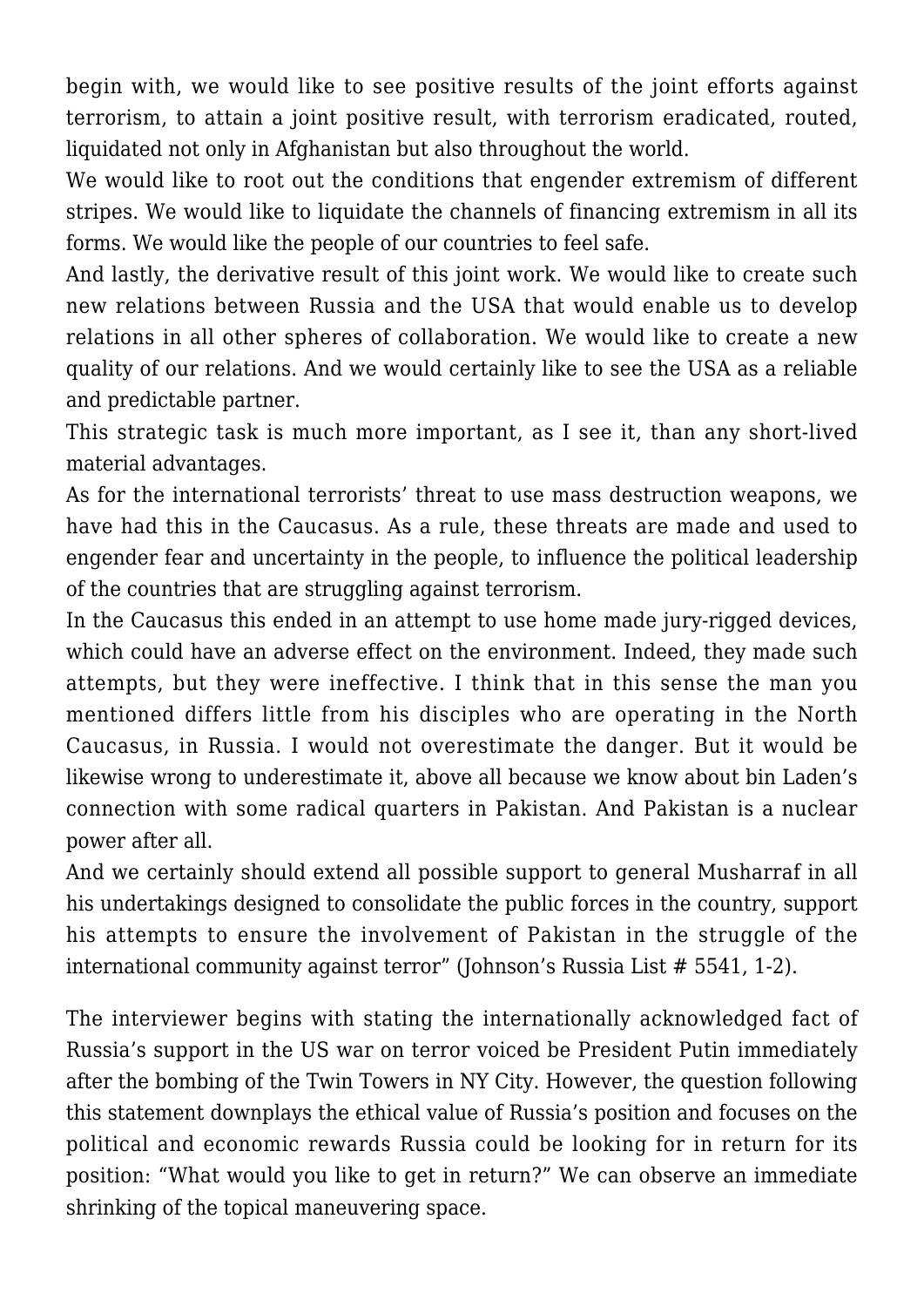This is the point when the interviewer and the interviewee find themselves in a position similar to that of a courtroom. President Putin, finding himself in the position of the Council for the Defense and well-aware of the speaker's intention, implicitly returns to the initial point of discussion: *Russia and the US are equal partners in the fight against terrorism.*

However, towards the end of his answer, adhering to his principle of confronting and answering any question, he fires back: "This strategic task is much more important, as I see it, than any short-lived material advantages." By placing this part of his answer in the strong position at the end of his mini-monologue, he enhances its finality and importance.

The second question also starts with a statement. What makes it different it from the first question is lack of proof which makes the speaker resort to reinforcement through reference to other sources: "the statement by bin Laden to the effect that he had nuclear weapons, which the media reported."

The nature of the question "*Do you think this may be true?*" is obviously different from the previous one: the interviewee is not limited in either the scope or direction of his answer. Hence, the change in the format of the response which turns into a mini-lecture on how to deal with information coming from the terrorists. Putin follows the classical pattern thesis-antithesis-synthesis:

*thesis*: these threats are made and used to engender fear and influence the political leadership;

*antithesis*: it would be wrong to underestimate the danger, because of bin Laden's connection with radical quarters in Pakistan. And Pakistan is a nuclear power after all;

*synthesis*: we should support General Musharraff's attempts to ensure the involvement of Pakistan in the struggle of the international community against terror."

Each part of President Putin's answer is supplied with argumentation ranging from statement of fact to the intentional repeated use of the Caucusus example which draws an implicit parallel between the war in Afghanistan and the Russian war in Chechnya.

The answer to the third question, presented somewhat on the sidelines but in actual fact, one of utmost importance: "*Are you sure of the reliable safety of the Russian nuclear arsenal?*" remains unanswered, which is a rare case for Mr Putin's interviews and Q and A sessions.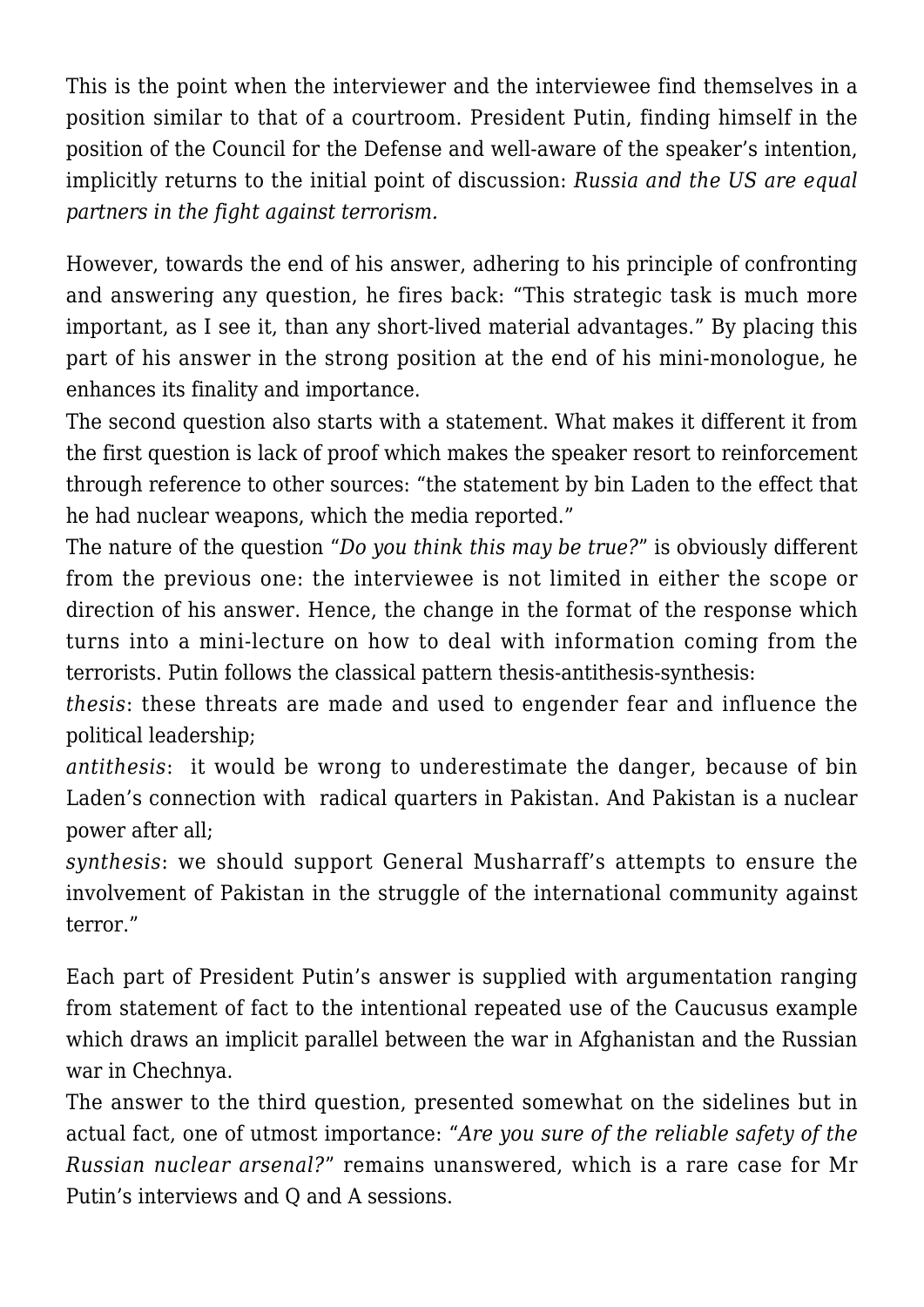Another example of a probing interview is the one given by President Putin to the correspondents of the Russian newspapers "Izvestia," "Komsomolskaya Pravda," and "Trud" in March of 2001 (Johnson's Russia List #5135):

Q.: "You became president of the Russian Federation almost a year ago. What have been achieved since then? What are the successes; what are the failures?" Putin: "We haven't achieved everything we planned. In my view, however, we've done the most important things. Specifically, we've made considerable progress toward strengthening Russian statehood. Remember the state we were living in? One in four regional laws was unconstitutional or counter to federal legislation. Two-thirds of regional laws have now been brought into compliance with the constitution."

One more example from the same interview illustrates the use of evaluative constructions with preceding argumentation:

For the sake of brevity, we will allow ourselves to summarize a fairly lengthy question.

Q.: "Why does Russia have to pay off the Former Soviet Union's debts while the other states of the former union refuse to recognize Russia's jurisdiction over the Former Soviet Union's property abroad which was supposedly granted in return for assuming the payments."

President Putin: "All this property is still considered Soviet, and therefore its ownership is considered debatable. But we are paying billions in debts on behalf of the former Soviet Union States. *That is why I don't think much of this decision*."

### *3. Aggressive Interviews*

Aggressive interviews are of special interest for the purposes of this paper since they usually have negative assumptions or preconceived ideas as their point of departure. These are the texts in which the interviewer takes an active position in the course of the Q and A procedure The interviewer's goal is to reveal the negative aspects of the interviewee's views, position and even personality. In the extreme cases the journalist may have in mind damaging the reputation of or completely destroying the political actor he interviews. It is a very challenging dialogue where presentational devices play an important role, as they are signs of an instrumental relation between the premise and the standpoint.

The complexity of aggressive interview lies in the shifts that may lead to the preference of disagreement instead of resolution of the discussion. One of the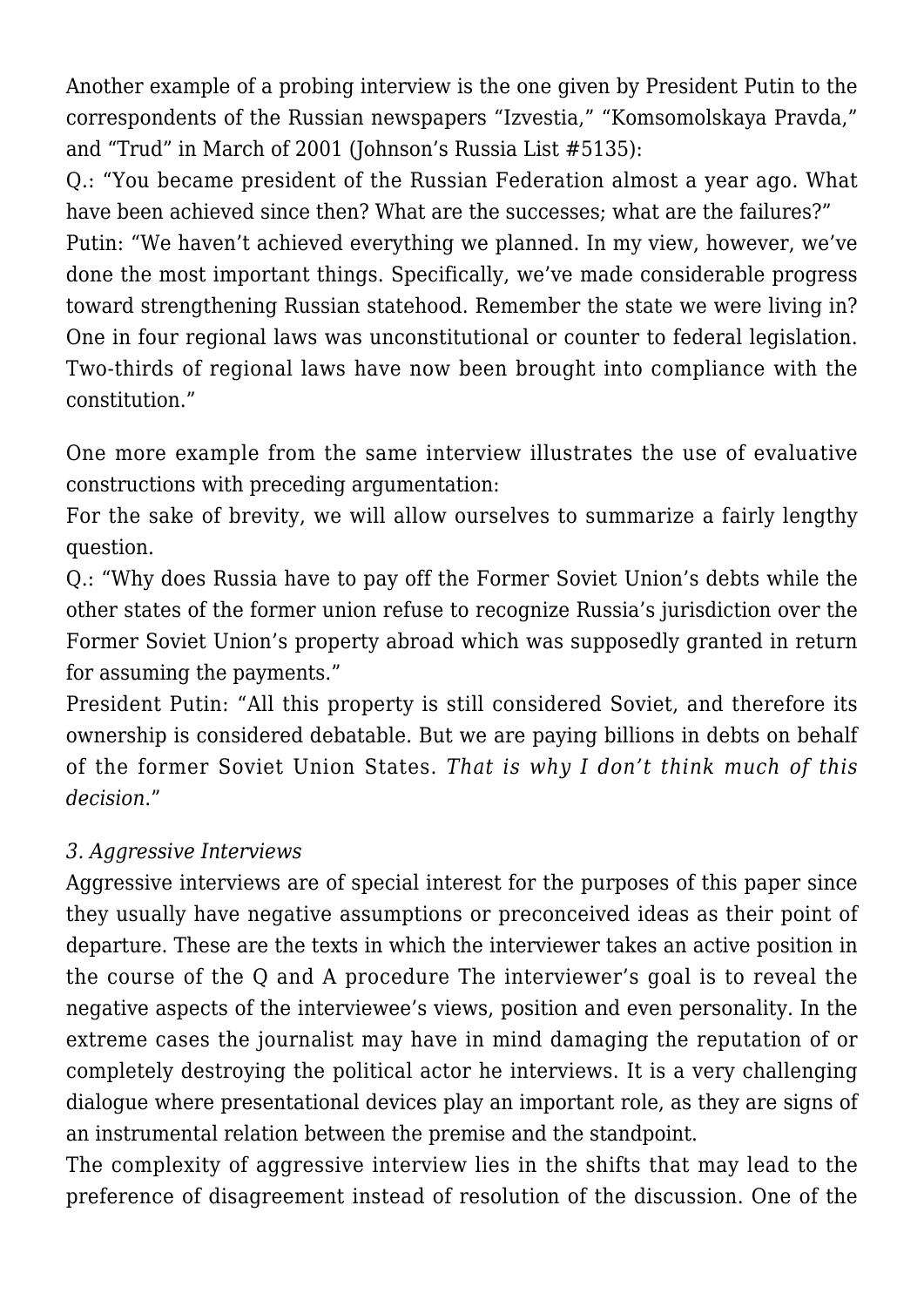goals of this interview not just to seek information but to argue certain points of view. The convergence of topical potential, auditoria demand and rhetorical devices may form a comprehensive expressive interview. By expressive function we mean emotional intensity of speech strategies that is reflected in the expressive syntax – repetitions, split sentences, pseudo-questions and figurative speech with metaphors and catchphrases.

One example of this kind of interviews is Putin's interview to a Canadian Correspondent Michel Cornier CBC. It starts with a brief introduction and a general question "Have you decided, Mr President, to give a pardon to Mr. Edmund Pope?"

Putin (translation):

"According to the legislation in force in the Russian Federation, such a decision may be effective only after a decision of the court. It will be effective on December 14 at midnight, since then I can take as decision."

Cornier,CBC:

"Have you decided, Mr. President, to give a pardon to Mr. Edmund Pope?" Putin (translation):

"According to the legislation in force in the Russian Federation, such a decision may be effective only after a decision of the court. It will be effective on December 14 at midnight. Only after that can I make a decision."

Translation2:

"Under our legislation such a decision can only be taken after the decision by court, the court verdict has entered into a force and that will happen on the 14th December 14th at zero hours. And I will be in a position to take that decision only after that."

Here we have repletion of the same question and three ways of translation from Russian into English which show the importance of the issues under discussion and

1. give the audience readers right for the interpretation by analyzing the differences;

2. to take over the attention of the audience and

3. to take the initiative for topical maneuvering. The next offered topic is the images of the two countries:

Cornier CBC:

"Mr. President, the image Canadians have of the relationship between Russia and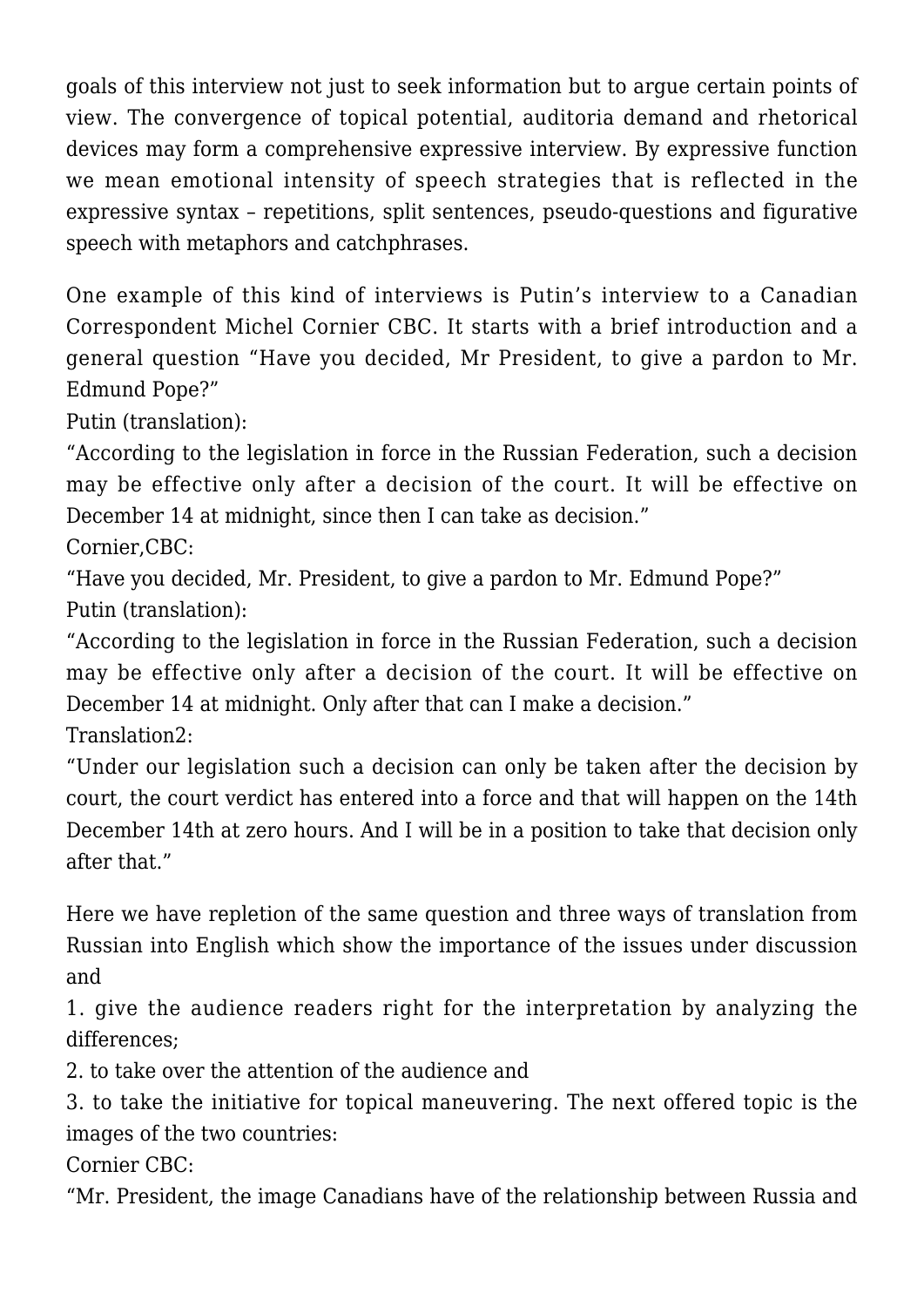Canada is about hockey. Now what image *do you want to project about Russia* to Canadians and the image that *you want to project about yourself to Canadians*?" Putin (translation):

"The impression which has been with regard to hockey during first match between national team and Russian team in 1972 – we are good neighbours. We are strong states/ We have things to be proud of/ We are almost neighbours in our territory in the North/ We are in a position to resolve our issues on a good neighbourly position and we have the prospects of resolving our common problems jointly."

Cornier CBC:

"What image do you have of Canada? *Do you know the country at all*?" Putin (translation):

"It is not very difficult to make a conclusion with regard to what kind of country Canada is because I visited that country just one time about six years ago. I was in the south of Canada in one of scientific centers and in addition I have to say that we are very similar countries with regard to sizes of our territories. We are vast countries. Russia. As we know is the largest country as to its territory in the world and Canada follows in that list."

Here we have pointed out appealing questions that can be interpreted as arrogant – projecting images and not expressing sincere attitude and insulting the interviewee by implying the lack of knowledge on the issue. Mr. Putin, taking no offence changed the key of the interview into positive mood by saying that Canada is a powerful state and that there is a very favourable attitude towards the country in Russia especially in terms of hockey.

The Interviewer leads his energetic path and the shift to assault appears in series of assertions and questions where modality plays and important role: Comier,CBC:

"Mr. President, Canadians have maybe a bad image of Russia, the wrong image but thy think it's a place that you can't really do business, that it's maybe poor or not yet very organized. Can you say anything to Canadians? Can you do anything to change that perception?"

Putin (translation):

"First of all, we have to root out those problems which do exist in reality and secondly objectively and in full to show the real picture of life in our country. It is true that we cannot say that our population is fairly rich. We cannot say that our population is rich – there are many low-income people and there are lots of poor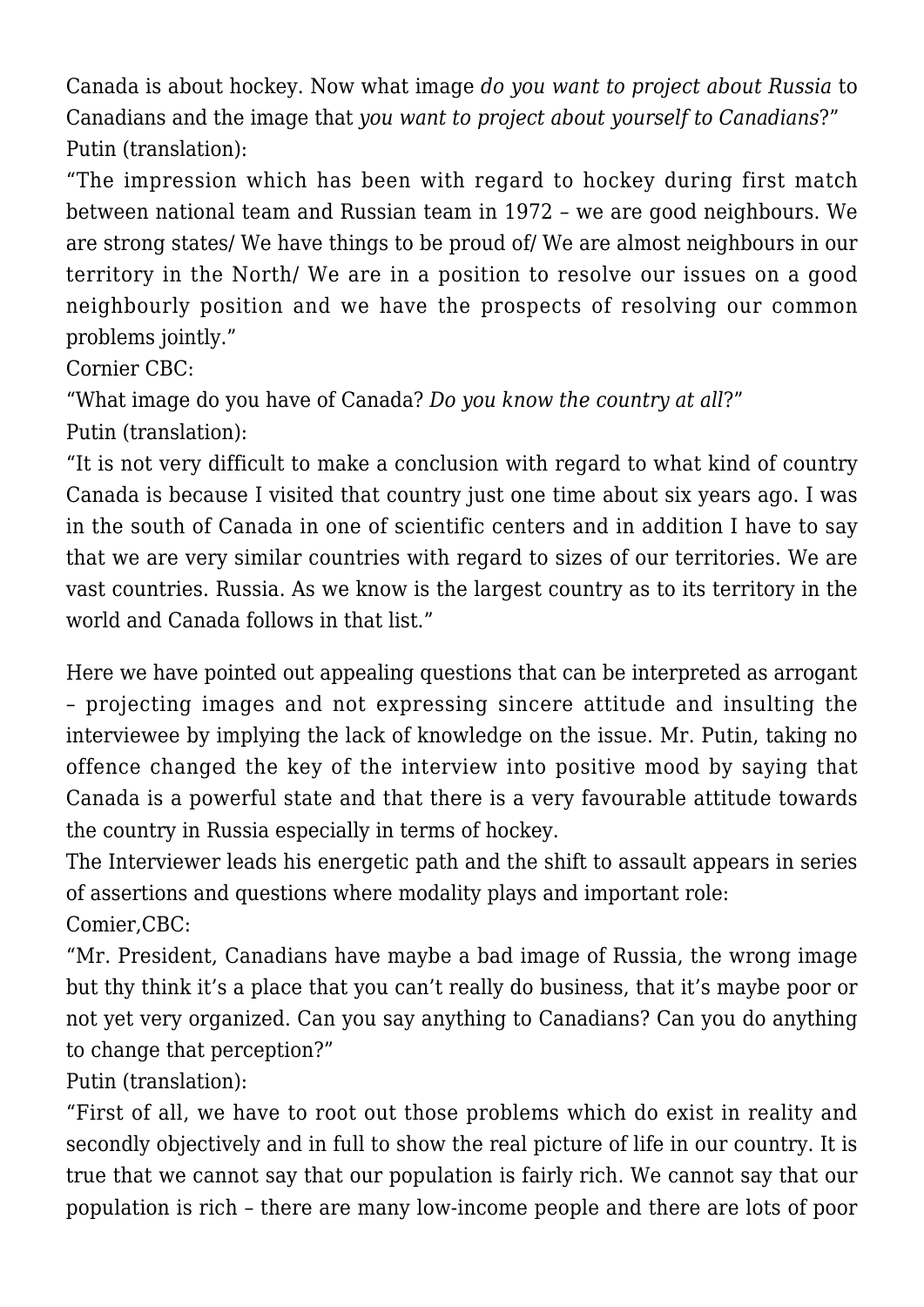people. This is a fact."

It is obvious that in his answer Mr. Putin is reflexive and he is giving comment on the posed questions using statements with modals as well. This proves the fact of rhetorical competence of Vladimir Putin because in his replies he does not omit forwarded unpleasant inquiries. He is reflexive as to the content and continues his speech program using the same wording but in another key thus introducing the rhetorical shift into a non-aggressive speech programme.

In the aggressive interviews that made the interviewee usually resorts to rhetorical figures as a means of expanding the maneuvering space. Here are some used by Vladimir Putin in a number of his interviews: *I'll kiss you later if you still want it* – a popular quotation from Russian version of "Charlie's Aunt" meaning a mild threat; *We'll keep the flies separate from hamburgers* – a popular saying meaning one should solve the problem after proper analysis; *Where is the money*? referring to the money which disappeared in the off-shore investments of the Russian oligarchs. These rhetorical figures occupying strong positions in the president's' statements create a rhetorical shift enhancing the communicative strength of the statement.

#### *Conclusion*

The analysis of interviews given by Russian president V. Putin allows to conclude that modern Russian political discourse is based on classical rhetorical forms and that the interview as a genre is an effective form of political discourse serving as modern means of information exchange which expandss the number of interview actors.

Rhetorical shifts in Interviews are connected with the interpretation of the interview as a discourse form with asymmetrical pragmatic structure when the addressee is shifted via TV, radio, the Internet to an extremely wide audience. This leads to a considerably more complex interaction whereby the actual effect of the Q and A exchange drifts into the domain of virtual communication.

Rhetorical shifts as we have tried to show are connected with the juxtaposition of two constituents: the dialogical and the monological one. The prevailing position of either of them allows to distinguish three types of the interviews. The *unison interview* is characterized by coinciding pragmatic strategies of the participants. There is actually no confrontation stage and both the premise and the standpoint are similar, reflecting the relations of analogy. Both speech strategies are based on predominantly coinciding axiological features of the evaluations. The role of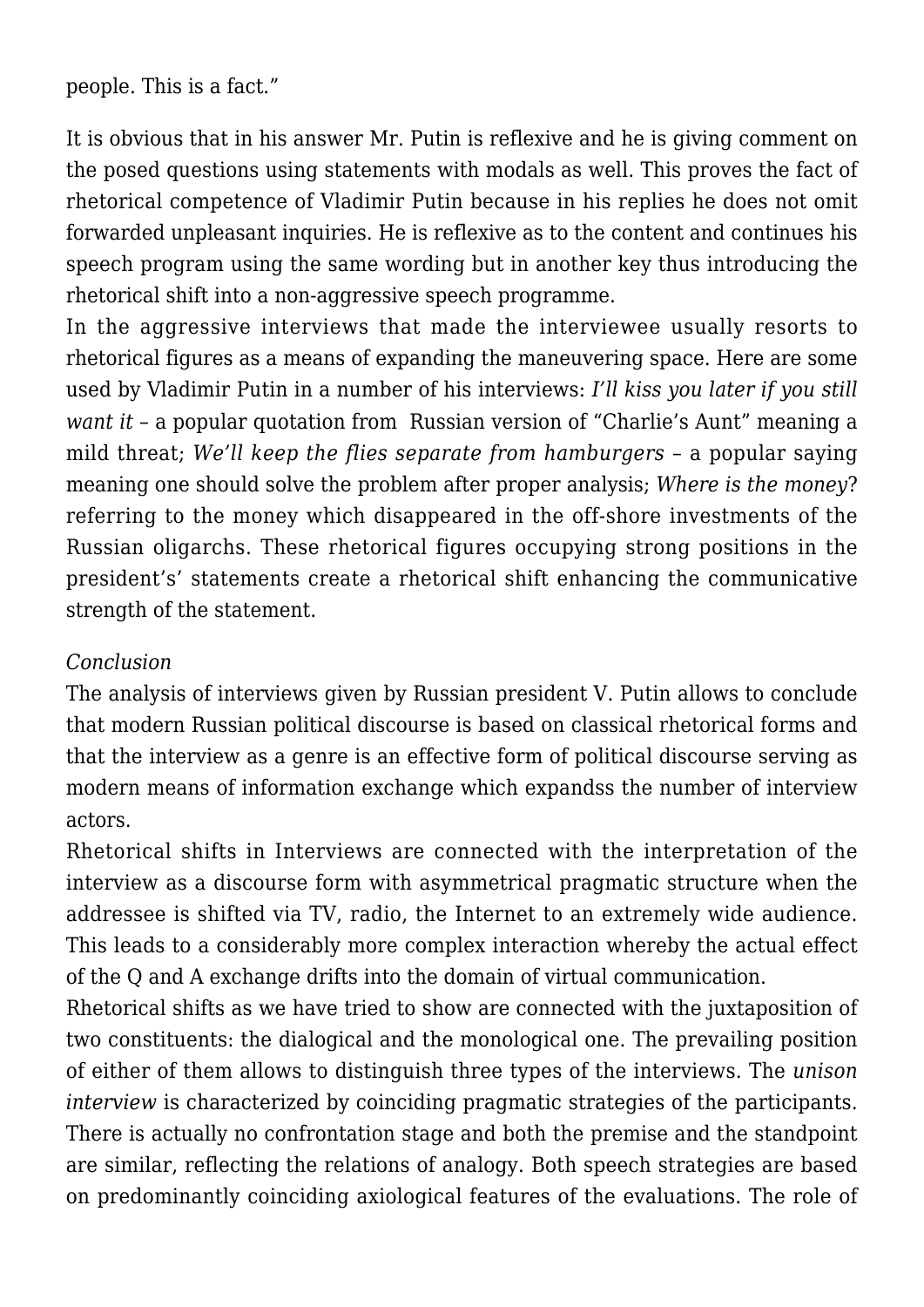the interviewer is to a large extent reduced to the interviewee to freely and without interruption cover the whole of the .topical space.

*Probing interviews* presuppose neutrality of the questions asked while the goal of these questions is to obtain extensive reaction to the burning political issues of which the interviewer becomes the mouthpiece. Relations between the premise and the standpoint are symptomatic, showing credibility and concomitance.

*Aggressive interviews*, whereby the interviewer's goal is to reveal the negative aspects of the interviewee's views, position and even personality. The interviewer's questions restrict to a minimum the interviewee's topical maneuvering space, making the latter resort to indirect means of expression and rhetorical figures, including communicative idioms. It is this type of an interview where the relations between the premise and the standpoint is an instrumental one leading to the use of diverse presentational devices of both actors. Reflexive strategy and rhetorical figures that attract attention become of special importance here.

#### REFERENCES

Chomsky Noah (2001). *9-11. An Open Media Book*. Seven Stories Press. New York Eemeren Frans H.van & Houtlosser Peter (1999). Delivering the goods in critical discussion. *Proceedings of the Fourth International Conference of the International Society for the Study of Argumentation,* June 16-19 1998.

Eemeren Frans H.van (1996). Argumentation and Democracy. *Speech Communication and Argumentation*. Vol.2 ,4-19.

Gevorkyan Natalya, Timakova Natalya, Kolesnikov Andrey (2000). *First Person. An Astonishingly Frank Self Portrait by Russia's President Vladimir Putin.* Translated by Catherine A. Fitzpatrick. Hutchinson. London .

Greimas Algirdas J. (1990).*The Social Science: A Semiotic View*. University of Minnesota press. Minnesota.

Howarth David (1995) Discourse theory. In: D. Marsh & G.Stoker (Eds.) *Theory and methods in Political Science*. Palgrave. New York.

Maslennikova Anna A. (1998). *The Communist Language: Changes and Paradoxes.* Philosophy in Post Communist Europe. Dane R. Gordon (Ed.) Rodopy. Amsterdam- Atalanta Georgia.

McNair Brian (1999). *An Introduction to political Communication*. London.

Silvester Christopher (Ed.) (1996) Silvester Christopher (Ed.) (1996) *The Norton Book of Interviews. An Anthology from 1859 to the present Day*. W.W. Norton & Company. New York-London.